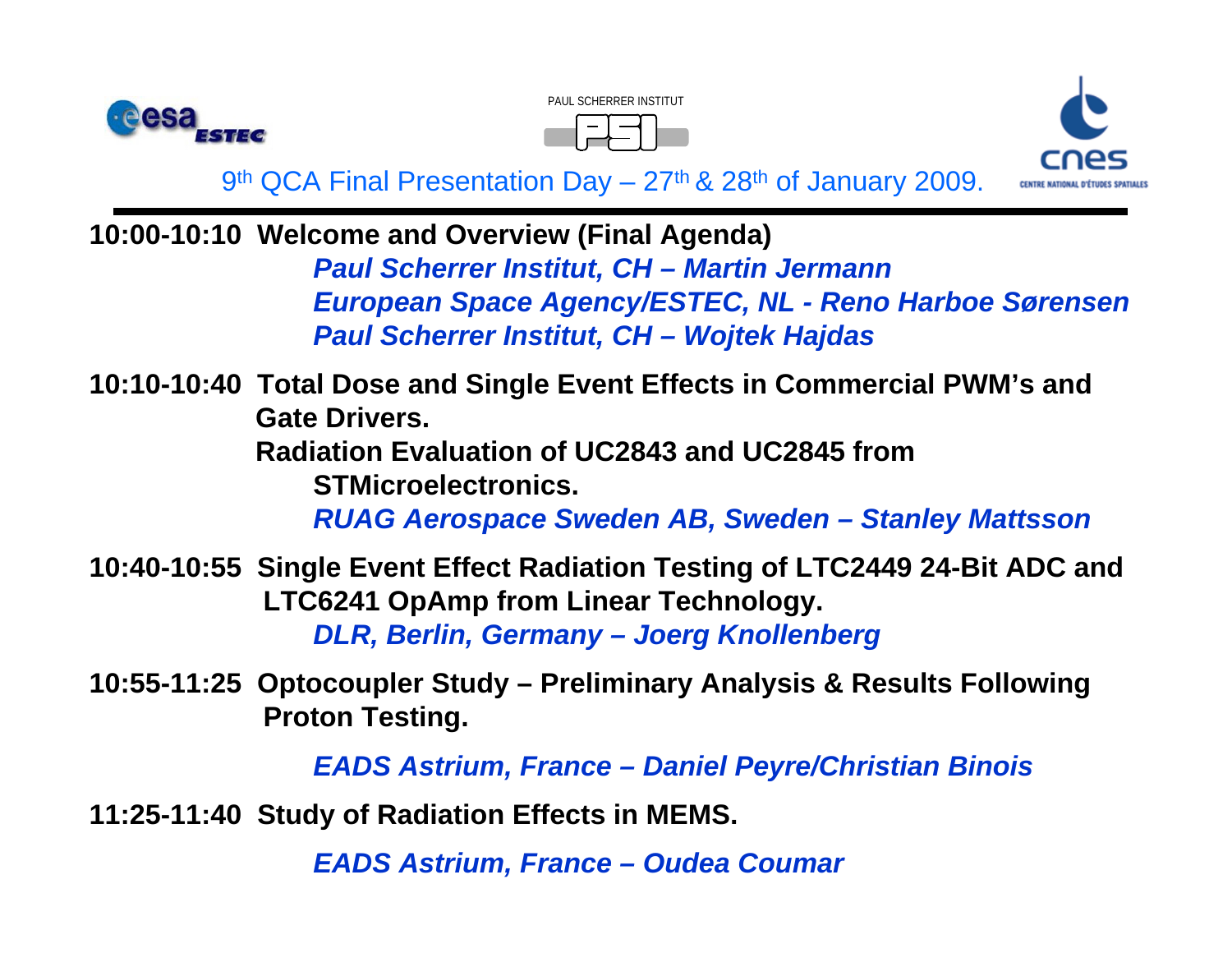





**11:40-11:55 Total Dose Test of Low Power PWM UCC1801 and UCC1806.**  *RUAG Aerospace Sweden AB, Sweden – Sture Larsson*

**11:55-12:15 Update on Single Event Effects in GaAs MESFETs** *ESA/ESTEC, The Netherlands – Fredrik Sturesson*

**12:15-12:30 Experimental Validation of Fault Injection Analysis with the FLIPPER Tool.** 

*INAF/IASF, Milano, Italy – Monica Alderighi*

**12:30-14:00 Lunch Break**

**14:00-14:25 SEE and TID Radiation Test Results on ST Circuits in 65 nm CMOS Technologies.**

*STMicroelectronics, Crolles, France – Philippe Roche* 

**14:25-14:45 Heavy Ion Energy and Tilting Effects in FLASH Memories** *University of Padova, Italy –*

*Giorgio Cellere/Alessandro Paccagnella*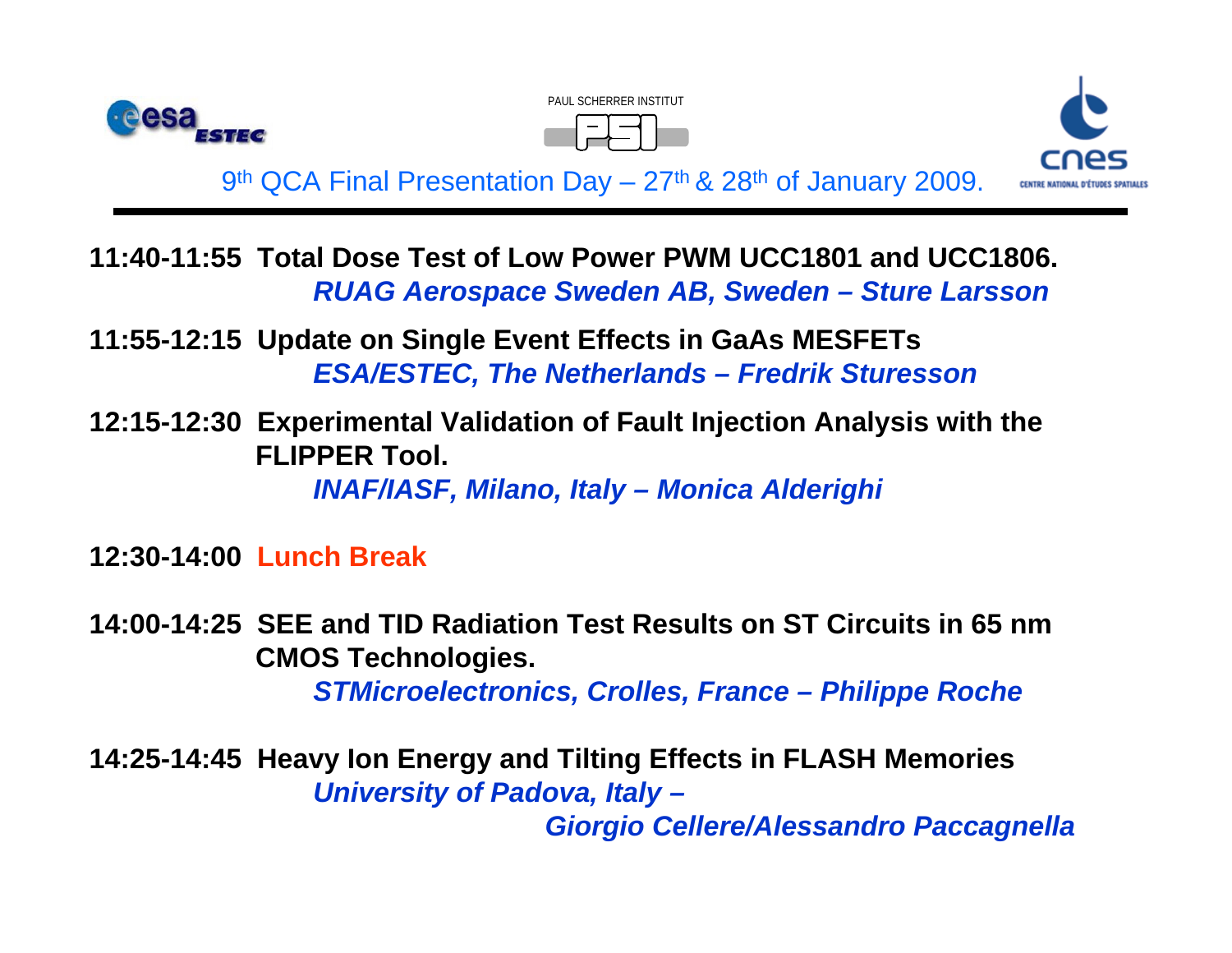





**14:45-15:00 Heavy Ion LET in Silicon.**

*University of Jyväskylä, Finland –*

*Arto Javanainen/Ari Virtanen*

**15:00-15:15 Technology Demonstration Module for PROBA-II.** *Verhaert Space, Belgium – Koen Puimege/Nico Fleurinck*

**15:15-15:35 Coffee Break**

**15:35-15:50 New RADFETs for Space Applications**  *Tyndall National Institute, Ireland – Aleksandar Jaksic*

**15:50-16:10 Radiation Evaluation of Samsung 8 Gbit FLASH Memories for Space Applications.**

*IDA, Braunschweig, Germany –Hagen Schmidt/Fritz Gliem*

**16:10-16:30 SEL Characterisation of SRAMs for the TDM Latch-up Experiment.** *HIREX Engineering, France –*

*Francois-Xavier Guerre/Frederic Lochon*